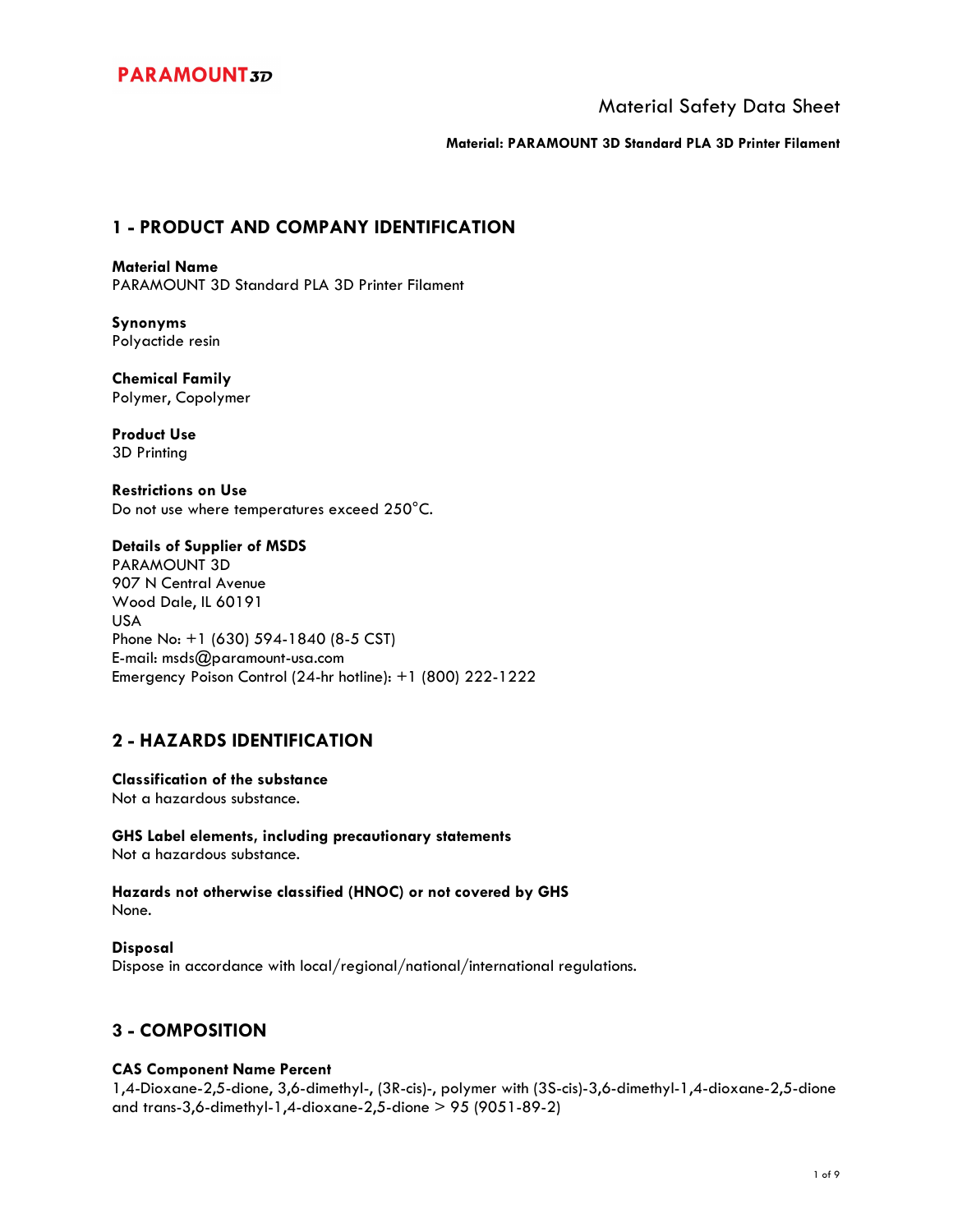## Material Safety Data Sheet

### **Material: PARAMOUNT 3D Standard PLA 3D Printer Filament**

## **4 - FIRST AID MEASURES**

### **Inhalation**

If breathed in, move person into fresh air. If not breathing, give artificial respiration.

### **Skin**

Wash off with soap and plenty of water.

### **Eyes**

Flush eyes with water as a precaution.

### **Ingestion**

Rinse mouth with water.

### **Indication of any immediate medical attention and special treatment needed**

First aid is not expected to be necessary if material is used under ordinary conditions and as recommended.

### **Most Important Symptoms/Effects**

**Acute**  Molten material may cause thermal burns.

**Delayed**  No information on significant adverse effects.

**Note to Physicians**  Treat symptomatically.

**Antidote**  None known. Treat symptomatically.

## **5 - FIRE FIGHTING MEASURES**

### **Extinguishing Media**

**Suitable Extinguishing Media**  Water, alcohol-resistant foam, dry chemical or CO2.

**Unsuitable Extinguishing Media**  None known.

### **Special Hazards Arising from the Chemical**

Avoid generating dust; fine dust dispersed in air in sufficient concentrations, and in the presence of an ignition source is a potential dust explosion hazard.

### **Hazardous Combustion Products**

Oxides of carbon, aldehydes. May decompose upon heating to produce corrosive and/or toxic fumes.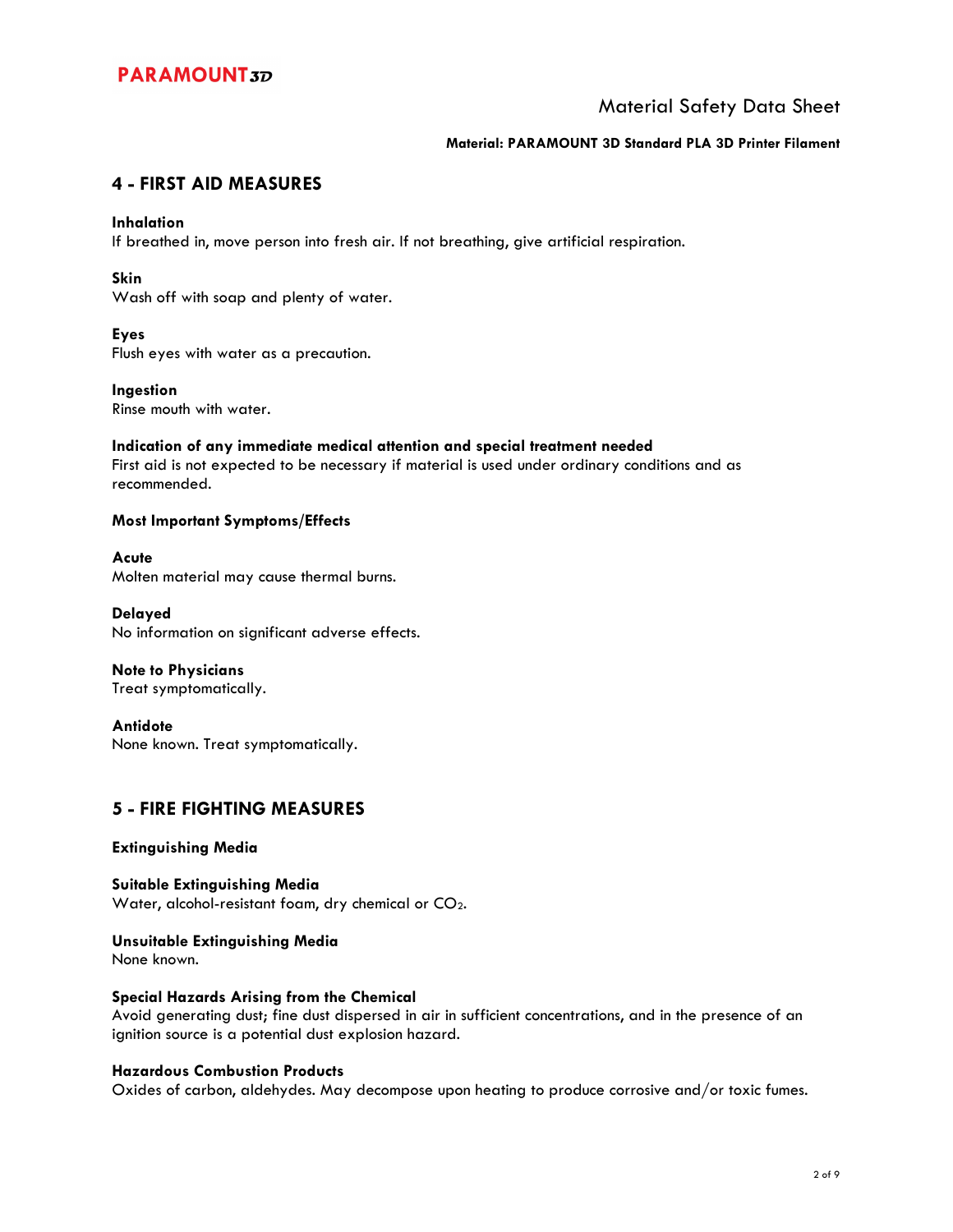## Material Safety Data Sheet

#### **Material: PARAMOUNT 3D Standard PLA 3D Printer Filament**

#### **Fire Fighting Measures**

Wear full protective fire-fighting gear including self-contained breathing apparatus for protection against possible exposure.

#### **Special Protective Equipment and Precautions for Firefighters**

Avoid inhalation of material or combustion by-products. Stay upwind and keep out of low areas.

### **6 - ACCIDENTAL RELEASE MEASURES**

#### **Personal Precautions, Protective Equipment and Emergency Procedures**

No measures required.

#### **Methods and Materials for Containment and Cleaning Up**

Collect spilled material in appropriate container for reuse or disposal. Dispose in accordance with all applicable regulations.

#### **Environmental Precautions**

Avoid release to the environment. Comply with all applicable regulations on spill and release reporting. Prevent entry into waterways, sewers, basements, or confined areas.

### **7 - HANDLING AND STORAGE**

#### **Precautions for Safe Handling**

Minimize dust generation and accumulation. Routine housekeeping should be instituted to ensure that dusts do not accumulate on surfaces. Dry powders can build static electricity charges.

#### **Conditions for Safe Storage, Including any Incompatibilities**

None needed according to classification criteria. Store in a cool dry place. Store below 50 °C. Avoid heat, flames, sparks and other sources of ignition.

#### **Incompatible Materials**

Oxidizing agents, strong bases.

## **8 - EXPOSURE CONTROLS / PERSONAL PROTECTION**

#### **Component Exposure Limits**

1,4-Dioxane-2,5-dione, 3,6-dimethyl-, (3Rcis)-,polymer with (3S-cis)-3,6-dimethyl-1,4-dioxane-2,5-dione and trans-3,6-dimethyl-1,4-dioxane-2,5-dione (9051-89-2)

#### ACGIH:

10 mg/m3 TWA inhalable particles, recommended; 3 mg/m3 TWA respirable particles, recommended (related to particulates not otherwise classified (PNOC))

### OSHA (US):

15 mg/m3 TWA total dust; 5 mg/m3 TWA respirable fraction (related to particulates not otherwise classified (PNOC))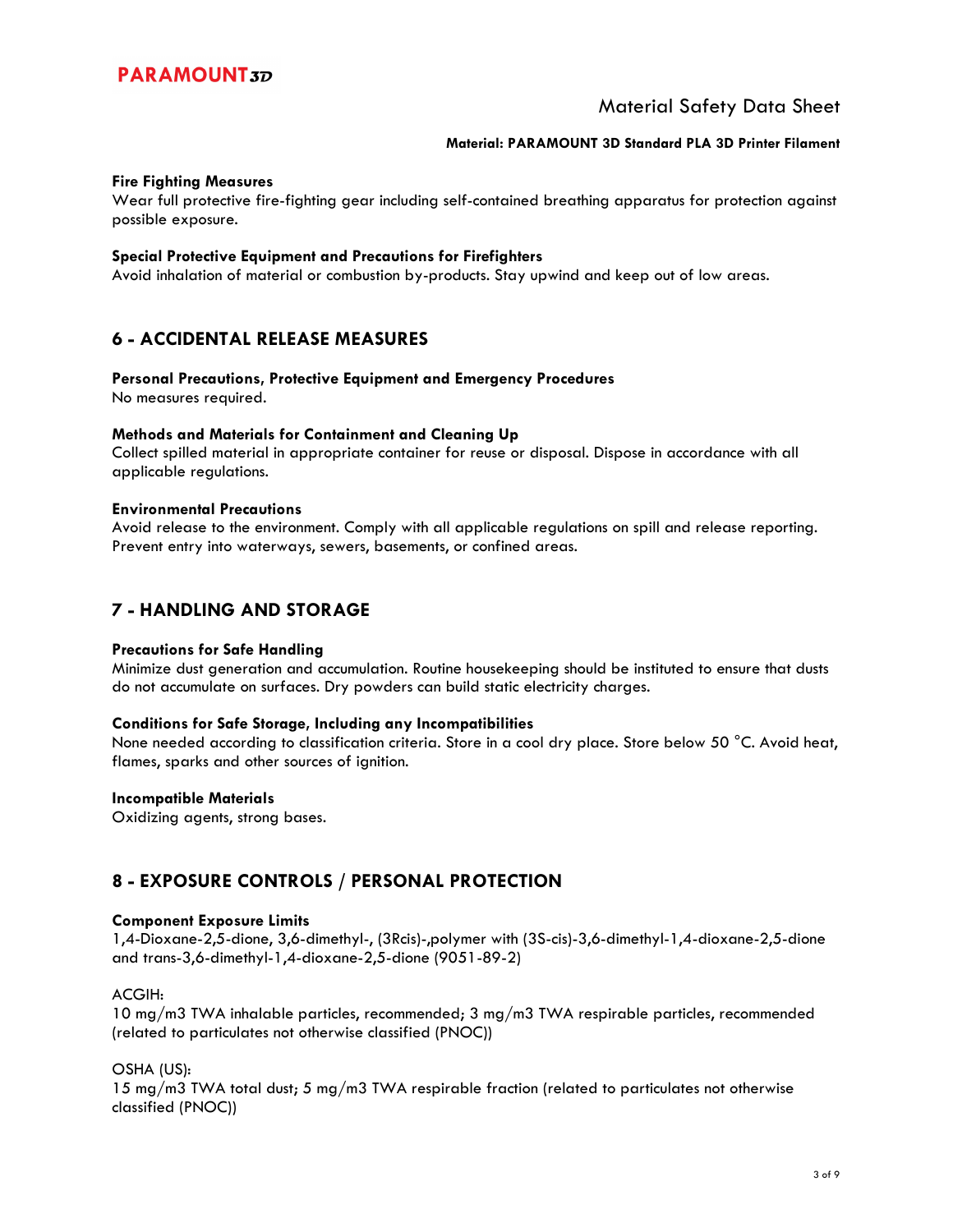## Material Safety Data Sheet

### **Material: PARAMOUNT 3D Standard PLA 3D Printer Filament**

15 mppcf TWA respirable fraction; 5 mg/m3 TWA respirable fraction; 50 mppcf TWA total dust; 15 mg/m3 TWA total dust (related to particulates not otherwise classified (PNOC))

#### **EU - Occupational Exposure (98/24/EC) - Binding Biological Limit Values and Health Surveillance Measures**

There are no biological limit values for any of this product's components.

#### **ACGIH - Threshold Limit Values - Biological Exposure Indices (BEI)**

There are no biological limit values for any of this product's components.

#### **Engineering Controls**

Provide local exhaust ventilation system. Ventilation should be sufficient to effectively remove and prevent buildup of any dusts or fumes that may be generated during handling or thermal processing.

#### **Individual Protection Measures, such as Personal Protective Equipment**

**Eye/face protection**  None during normal use. Protect against molten solid.

**Skin Protection**  None during normal use. Protect against molten solid.

#### **Respiratory Protection**

No respirator is required under normal conditions of use. If respirable dusts are generated, respiratory protection may be needed.

#### **Glove Recommendations**

Protect against molten solid. In the molten form, wear protective gloves.

### **9 - PHYSICAL AND CHEMICAL PROPERTIES**

| <b>Appearance Monofilament</b>              | <b>Physical State Solid</b>             |
|---------------------------------------------|-----------------------------------------|
| <b>Odor Sweet</b>                           | <b>Color</b> Opaque                     |
| <b>Odor Threshold Varies</b>                | <b>pH</b> Not available                 |
| Melting Point 155 - 170 °C                  | <b>Boiling Point Not available</b>      |
| <b>Freezing point Not available</b>         | <b>Evaporation Rate Not available</b>   |
| <b>Boiling Point Range Not available</b>    | Flammability (solid, gas) Not available |
| Auto-Ignition 388 °C                        | <b>Flash Point Not available</b>        |
| Lower Explosive Limit Not applicable        | Decomposition $>250$ °C                 |
| <b>Upper Explosive Limit Not applicable</b> | Vapor Pressure Not available            |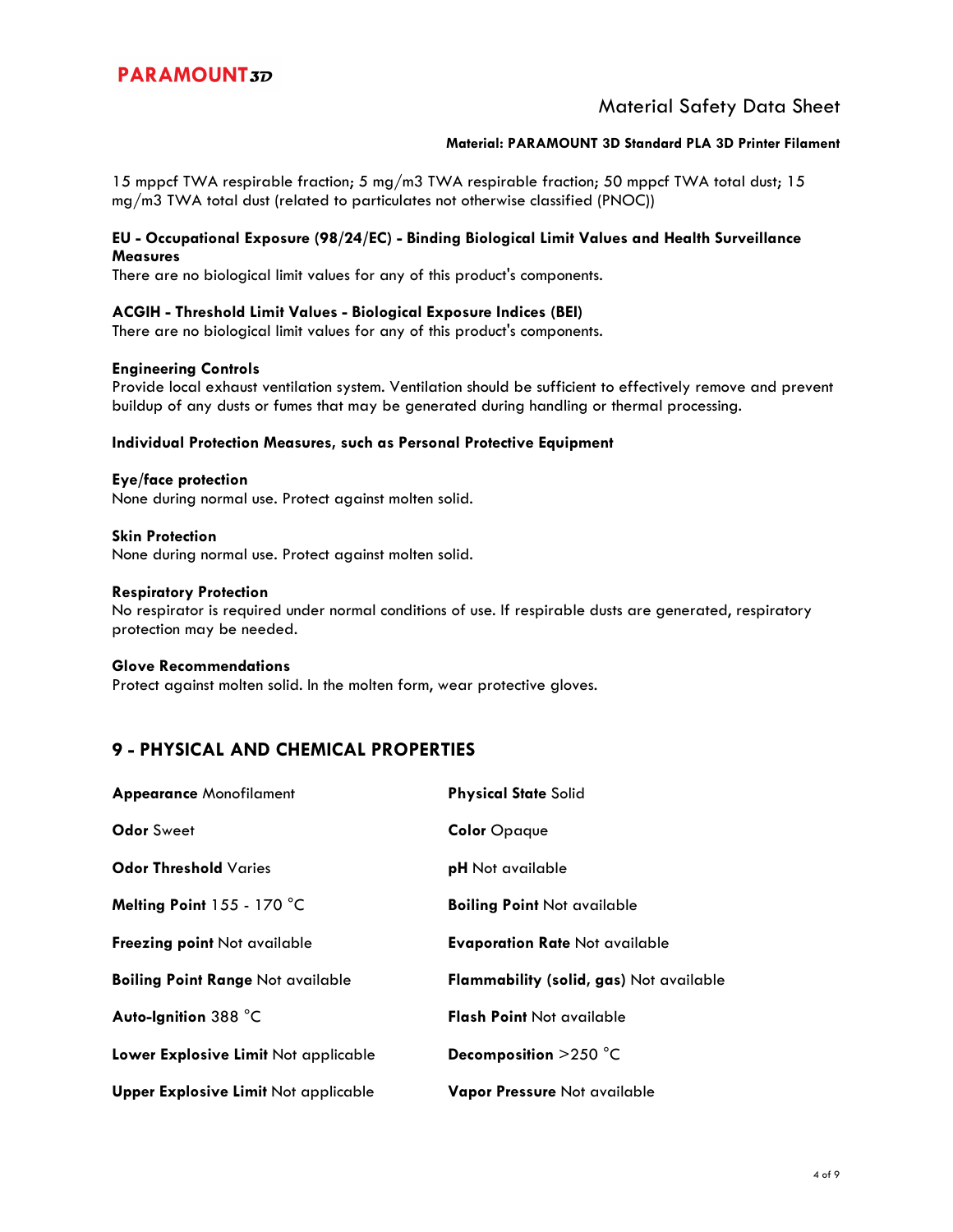Material Safety Data Sheet

|                                     | <b>Material: PARAMOUNT 3D Standard PLA 3D Printer Filament</b> |
|-------------------------------------|----------------------------------------------------------------|
| Vapor Density (Air=1) Not available | Specific Gravity (H <sub>2</sub> O=1) Not available            |
| <b>Water Solubility Insoluble</b>   | <b>Partition Coefficient Not available</b>                     |
| <b>Viscosity Not available</b>      | <b>Solubility (Other)</b> Not available                        |
| <b>Density</b> 1.24 $g$ /cc         | Molecular Weight Not available                                 |

## **10 - STABILITY AND REACTIVITY**

### **Reactivity**

The product is chemically stable under recommended conditions of storage, use and temperature.

# **Chemical Stability**

Stable under normal conditions of use.

#### **Possibility of Hazardous Reactions**  Will not polymerize.

**Conditions to Avoid**  Avoid contact with temperatures above 250 °C.

**Incompatible Materials**  Oxidizing agents, strong bases.

**Hazardous decomposition products**  Oxides of carbon, aldehydes.

**Thermal decomposition products**  May decompose upon heating to produce corrosive and/or toxic fumes.

## **11 - TOXICOLOGICAL INFORMATION**

### **Information on Likely Routes of Exposure**

### **Inhalation**

No hazard is expected from the normal use of this product. Dust may cause irritation of the nose, throat and upper respiratory tract.

### **Skin Contact**

Molten material may cause burns.

### **Eye Contact**

Molten material may cause burns.

### **Ingestion**

No information on significant adverse effects.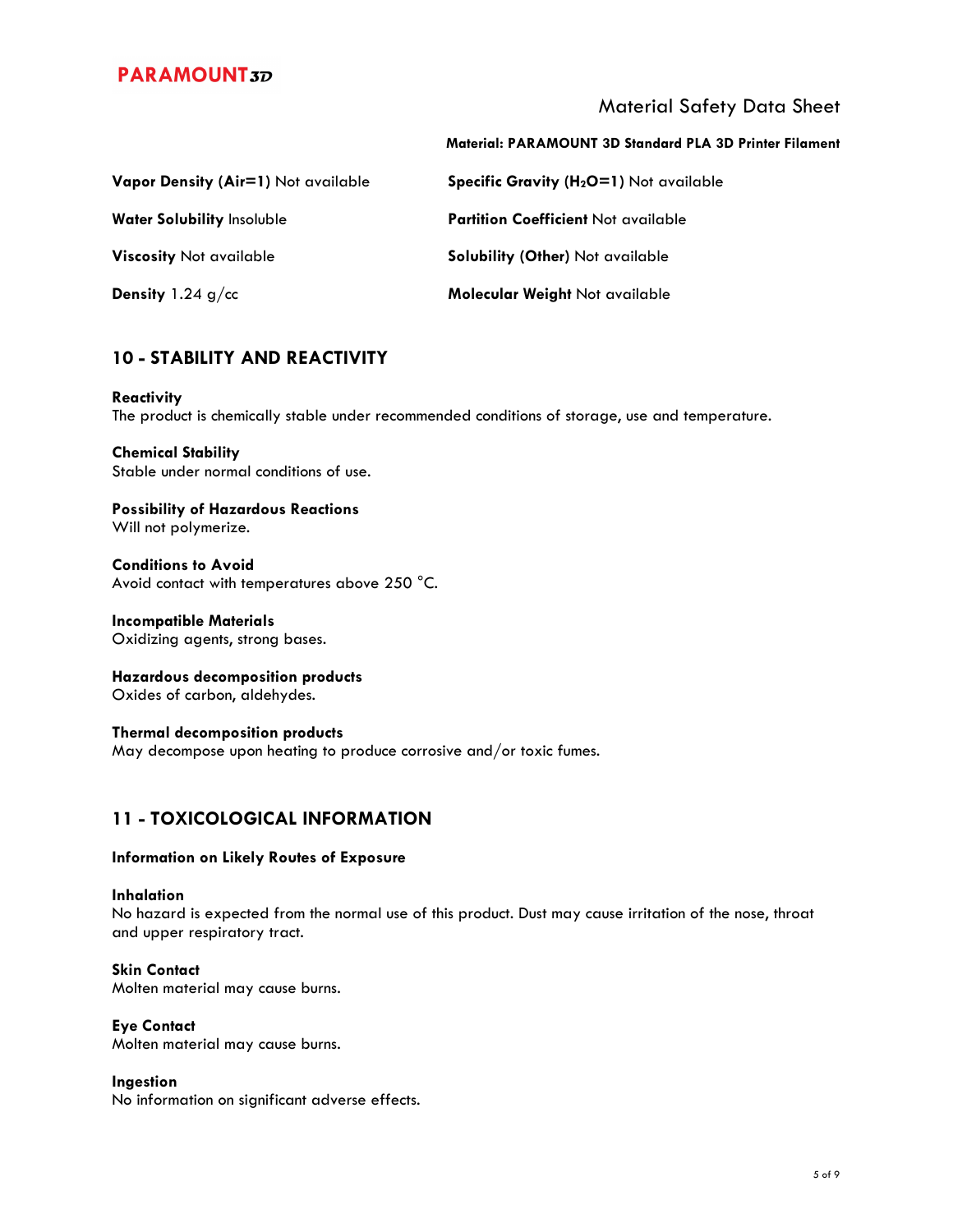

## Material Safety Data Sheet

#### **Material: PARAMOUNT 3D Standard PLA 3D Printer Filament**

### **Acute and Chronic Toxicity**

#### **Component Analysis - LD50/LC50**

The components of this material have been reviewed in various sources and the following selected endpoints are published:

1,4-Dioxane-2,5-dione, 3,6-dimethyl-, (3R-cis)-, polymer with (3S-cis)-3,6-dimethyl-1,4-dioxane-2,5 dione and trans-3,6-dimethyl-1,4-dioxane-2,5-dione (9051-89-2)

Oral LD50 Rat >5000 mg/kg

Dermal LD50 Rabbit >2000 mg/kg

### **Immediate Effects**

Molten material may cause thermal burns.

**Delayed Effects**  No information on significant adverse effects.

**Irritation/Corrosivity Data**  No data available.

**Respiratory Sensitization**  No data available.

### **Dermal Sensitization**

Found to be non-sensitizing when tested on guinea pigs.

#### **Component Carcinogenicity**

None of this product's components are listed by ACGIH, IARC, NTP, DFG or OSHA.

### **Germ Cell Mutagenicity**

Negative in the Ames test for mutagenicity.

#### **Tumorigenic Data**  No data available.

**Reproductive Toxicity**  No data available.

**Specific Target Organ Toxicity - Single Exposure**  No target organs identified.

**Specific Target Organ Toxicity - Repeated Exposure**  No target organs identified.

**Aspiration hazard**  No data available.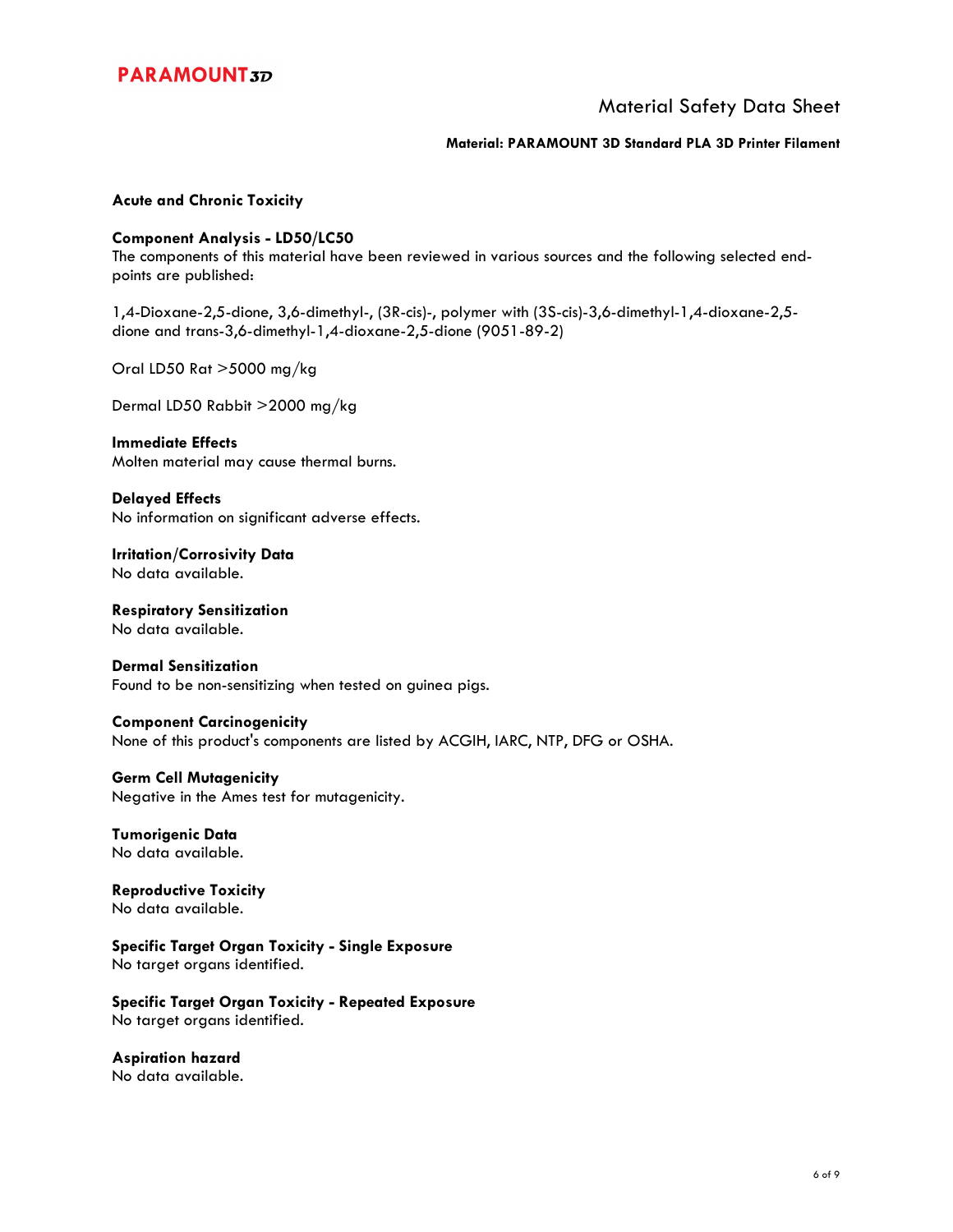## Material Safety Data Sheet

#### **Material: PARAMOUNT 3D Standard PLA 3D Printer Filament**

**Medical Conditions Aggravated by Exposure**  No data available.

## **12 - ECOLOGICAL INFORMATION**

**Toxicity**  No data available

**Persistence and Degradability**  No data available

**Bioaccumulative Potential**  No data available

**Mobility in Soil**  No data available

## **13 - DISPOSAL CONSIDERATIONS**

#### **Disposal Methods**

Dispose of contents/container in accordance with local/regional/national/international regulations. Avoid release to the environment. Incineration should be done in accordance with prevailing municipal, state, and federal laws and standards from local environmental agencies.

#### **Component Waste Numbers**

The U.S. EPA has not published waste numbers for this product's components.

## **14 - TRANSPORT INFORMATION**

**DOT (US)** Not dangerous goods

**IMDG** Not dangerous goods

**IATA** Not dangerous goods

## **15 - REGULATORY INFORMATION**

### **SARA 302 Components**

No chemicals in this material are subject to the reporting requirements of SARA Title III, Section 302.

### **SARA 313 Components**

This material does not contain any chemical components with known CAS numbers that exceed the threshold (De Minimis) reporting levels established by SARA Title III, Section 313.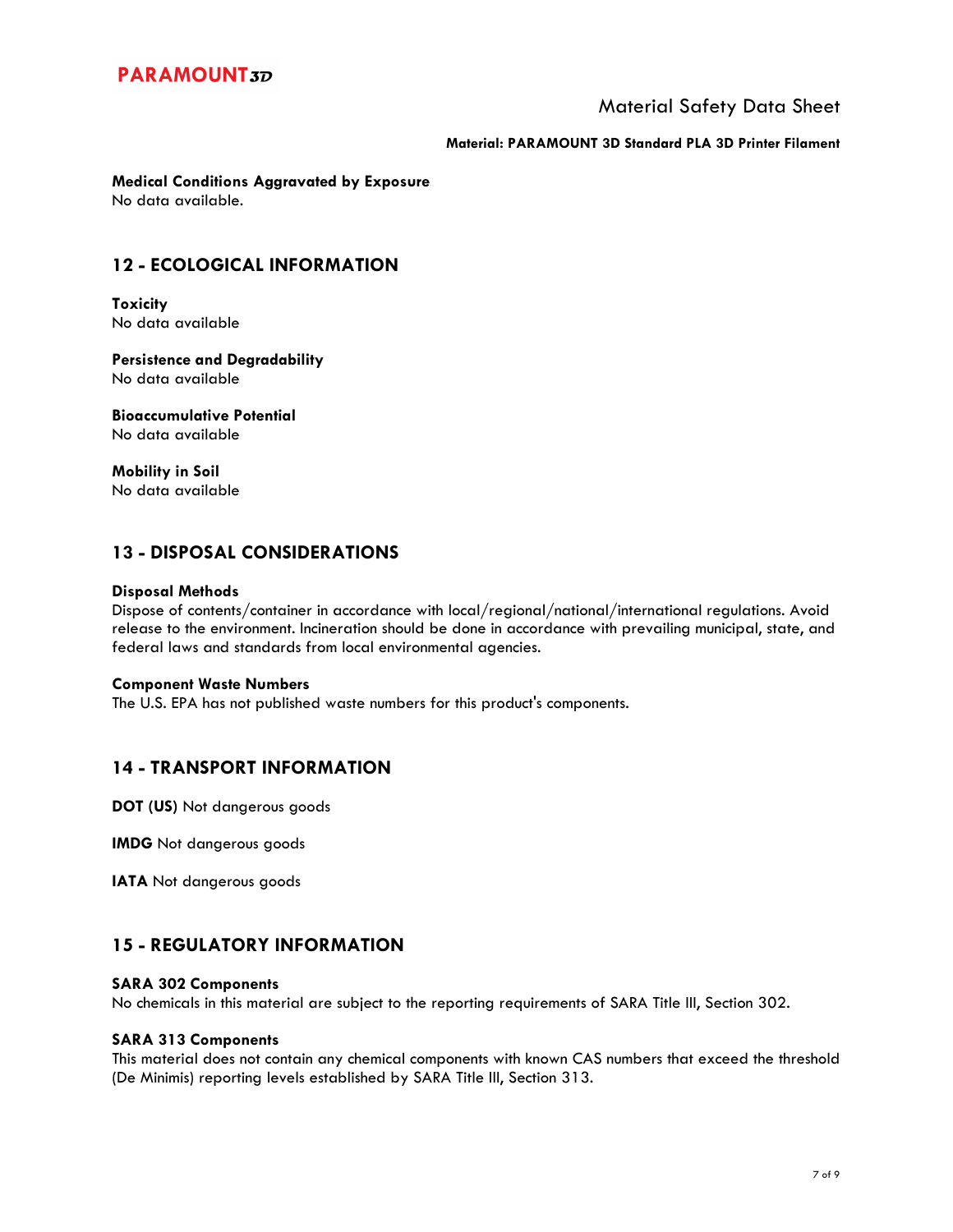## Material Safety Data Sheet

#### **Material: PARAMOUNT 3D Standard PLA 3D Printer Filament**

### **SARA 311/312 Hazards**

No SARA Hazards

**Massachusetts Right To Know Components** 

No components are subject to the Massachusetts Right to Know Act.

#### **Pennsylvania Right To Know Components**

Polylactide resin CAS-No. 9051-89-2

### **New Jersey Right To Know Components**

Polylactide resin CAS-No. 9051-89-2

### **California Prop. 65 Components**

This product does not contain any chemicals known to State of California to cause cancer, birth defects, or any other reproductive harm.

## **16 - OTHER INFORMATION**

### **NFPA Ratings**

Health: 0 Fire: 1 Reactivity: 0 Hazard Scale:  $0 =$  Minimal 1 = Slight 2 = Moderate 3 = Serious 4 = Severe

### **Key / Legend**

ACGIH - American Conference of Governmental Industrial Hygienists; ADR - European Road Transport; AU - Australia; BOD - Biochemical Oxygen Demand; C - Celsius; CA - Canada; CAS - Chemical Abstracts Service; CERCLA - Comprehensive Environmental Response, Compensation, and Liability Act; CLP - Classification, Labelling, and Packaging; CN - China; CPR - Controlled Products Regulations; DFG - Deutsche Forschungsgemeinschaft; DOT - Department of Transportation; DSD - Dangerous Substance Directive; DSL - Domestic Substances List; EEC - European Economic Community; EINECS - European Inventory of Existing Commercial Chemical Substances; EPA - Environmental Protection Agency; EU - European Union; F - Fahrenheit; IARC - International Agency for Research on Cancer; IATA - International Air Transport Association; ICAO - International Civil Aviation Organization; IDL - Ingredient Disclosure List; IDLH - Immediately Dangerous to Life and Health; IMDG - International Maritime Dangerous Goods; JP - Japan; Kow - Octanol/water partition coefficient; KR - Korea; LEL - Lower Explosive Limit; LLV - Level Limit Value; LOLI - List Of LIsts™ - ChemADVISOR's Regulatory Database; MAK - Maximum Concentration Value in the Workplace; MEL - Maximum Exposure Limits; NFPA - National Fire Protection Agency; NIOSH - National Institute for Occupational Safety and Health; NJTSR - New Jersey Trade Secret Registry; NTP - National Toxicology Program; NZ - New Zealand; OSHA - Occupational Safety and Health Administration; PH - Philippines; RCRA - Resource Conservation and Recovery Act; REACH- Registration, Evaluation, Authorisation, and restriction of Chemicals; RID - European Rail Transport; SARA - Superfund Amendments and Reauthorization Act; STEL - Short-term Exposure Limit; TDG - Transportation of Dangerous Goods; TSCA - Toxic Substances Control Act; TWA - Time Weighted Average; UEL - Upper Explosive Limit; US - United States.

### **Disclaimer**

The above information is believed to be correct but does not purport to be all inclusive and shall be used only as a guide. The information in this document is based on the present state of our knowledge and is applicable to the product with regard to appropriate safety precautions. It does not represent any